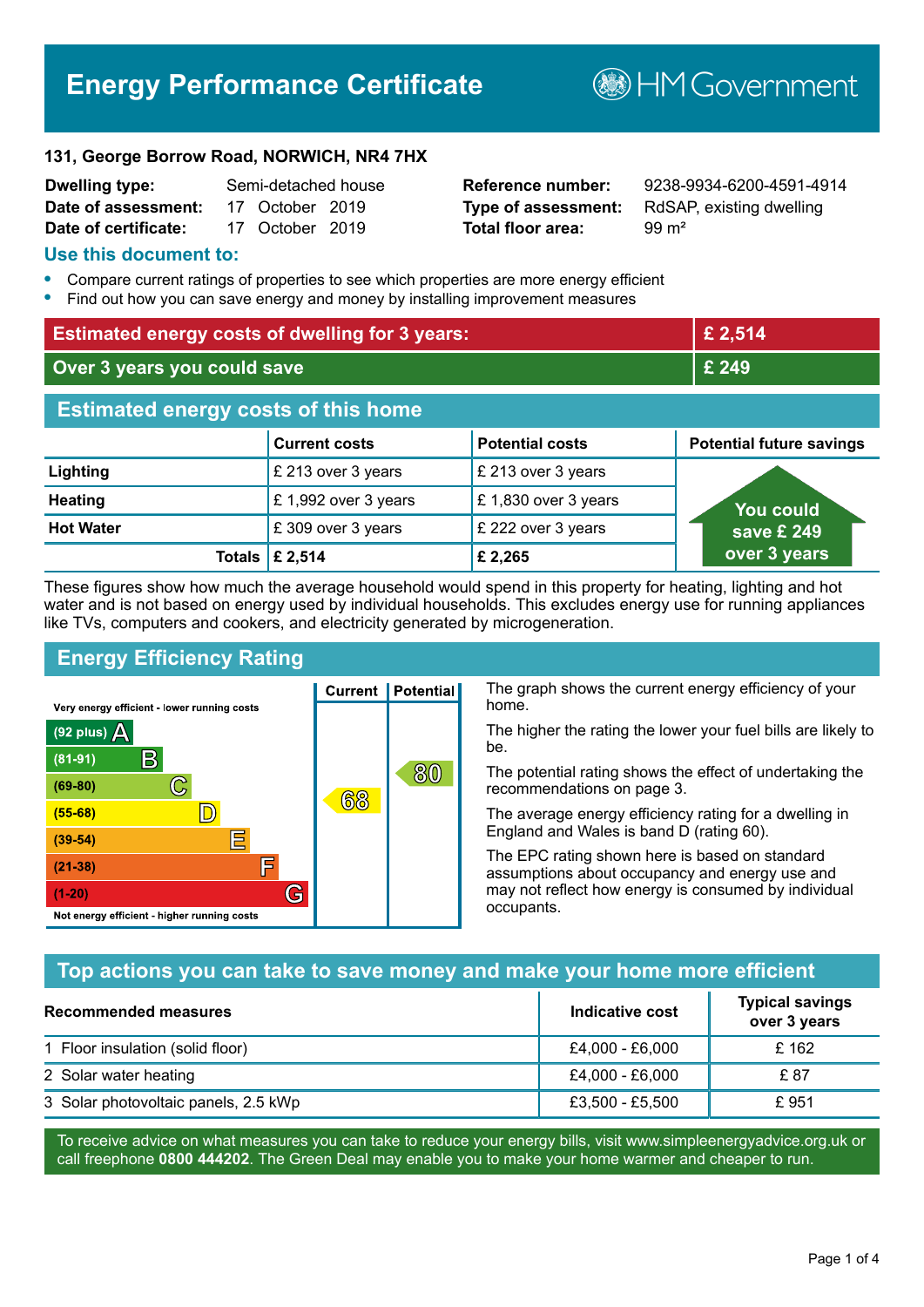**Energy Performance Certificate**

#### **Summary of this home's energy performance related features**

| <b>Element</b>        | <b>Description</b>                                  | <b>Energy Efficiency</b> |
|-----------------------|-----------------------------------------------------|--------------------------|
| Walls                 | Cavity wall, filled cavity                          | ★★★☆☆                    |
|                       | Cavity wall, as built, partial insulation (assumed) | ★★★☆☆                    |
| Roof                  | Pitched, 300 mm loft insulation                     | *****                    |
|                       | Flat, limited insulation (assumed)                  | ★★☆☆☆                    |
| Floor                 | Solid, no insulation (assumed)                      |                          |
| <b>Windows</b>        | Fully double glazed                                 | ★★★☆☆                    |
| Main heating          | Boiler and radiators, mains gas                     | ★★★★☆                    |
| Main heating controls | Programmer, room thermostat and TRVs                | ★★★★☆                    |
| Secondary heating     | None                                                |                          |
| Hot water             | From main system                                    | ★★★★☆                    |
| Lighting              | Low energy lighting in all fixed outlets            | *****                    |

Current primary energy use per square metre of floor area: 221 kWh/m² per year

The assessment does not take into consideration the physical condition of any element. 'Assumed' means that the insulation could not be inspected and an assumption has been made in the methodology based on age and type of construction.

#### **Low and zero carbon energy sources**

Low and zero carbon energy sources are sources of energy that release either very little or no carbon dioxide into the atmosphere when they are used. Installing these sources may help reduce energy bills as well as cutting carbon. There are none provided for this home.

# **Your home's heat demand**

For most homes, the vast majority of energy costs derive from heating the home. Where applicable, this table shows the energy that could be saved in this property by insulating the loft and walls, based on typical energy use (shown within brackets as it is a reduction in energy use).

| <b>Heat demand</b>           | <b>Existing dwelling</b> | Impact of loft<br>insulation | Impact of cavity<br>wall insulation | Impact of solid<br>wall insulation |
|------------------------------|--------------------------|------------------------------|-------------------------------------|------------------------------------|
| Space heating (kWh per year) | 12.521                   | N/A                          | (519)                               | N/A                                |
| Water heating (kWh per year) | 2,363                    |                              |                                     |                                    |

You could receive Renewable Heat Incentive (RHI) payments and help reduce carbon emissions by replacing your existing heating system with one that generates renewable heat, subject to meeting minimum energy efficiency requirements. The estimated energy required for space and water heating will form the basis of the payments. For more information, search for the domestic RHI on the www.gov.uk website.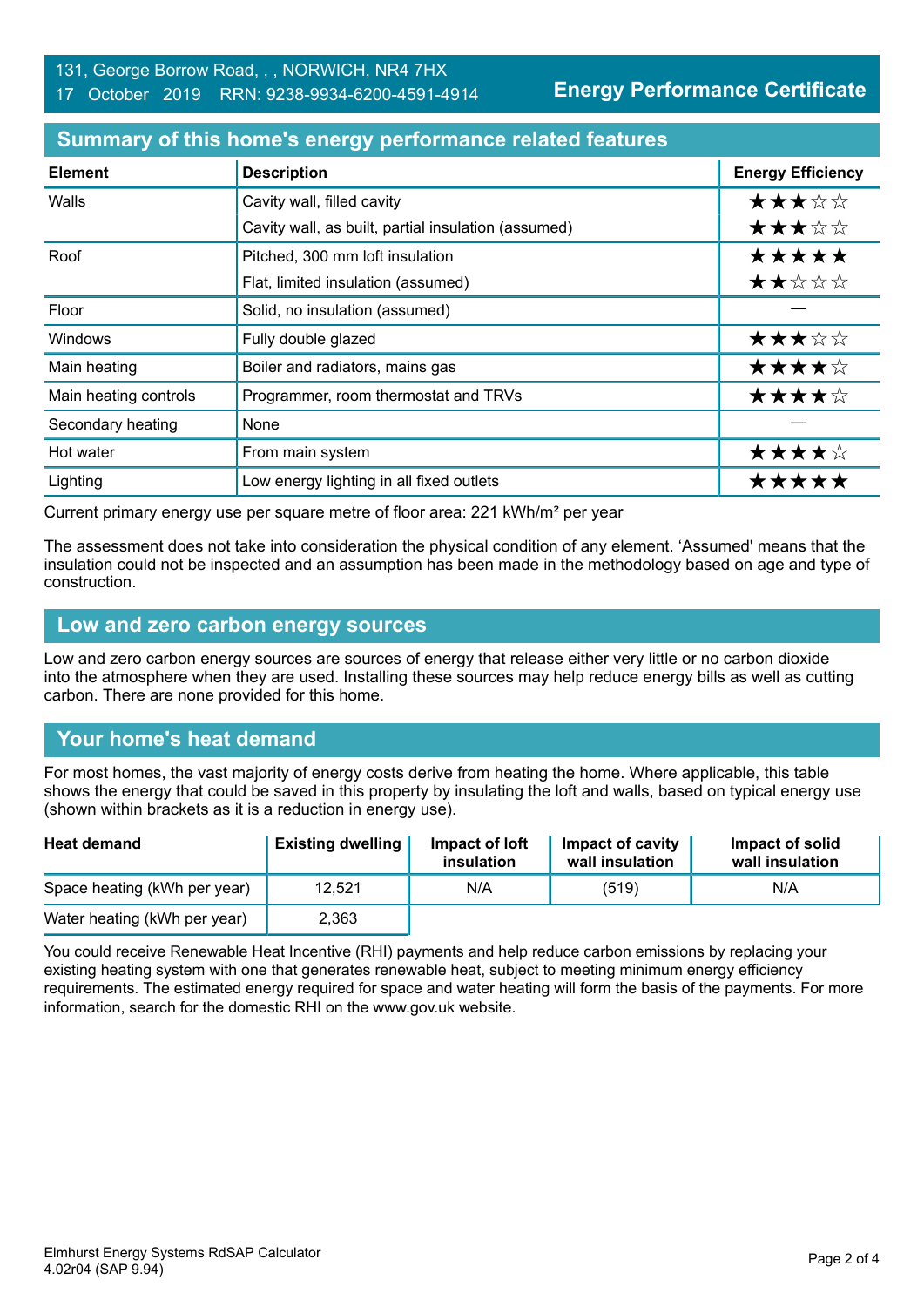#### 131, George Borrow Road, , , NORWICH, NR4 7HX 17 October 2019 RRN: 9238-9934-6200-4591-4914

#### **Recommendations**

The measures below will improve the energy performance of your dwelling. The performance ratings after improvements listed below are cumulative; that is, they assume the improvements have been installed in the order that they appear in the table. To receive advice on what measures you can take to reduce your energy bills, visit www.simpleenergyadvice.org.uk or call freephone 0800 444202. Before installing measures, you should make sure you have secured the appropriate permissions, where necessary. Such permissions might include permission from your landlord (if you are a tenant) or approval under Building Regulations for certain types of work.

| <b>Recommended measures</b>        | Indicative cost   | <b>Typical savings</b><br>per year | <b>Rating after</b><br>improvement |
|------------------------------------|-------------------|------------------------------------|------------------------------------|
| Floor insulation (solid floor)     | £4,000 - £6,000   | £ 54                               | <b>C70</b>                         |
| Solar water heating                | £4,000 - £6,000   | £ 29                               | C71                                |
| Solar photovoltaic panels, 2.5 kWp | $£3,500 - £5,500$ | £ 317                              | C80                                |

# **Financial Support and the Green Deal**

Green Deal Finance allows you to pay for some of the cost of your improvements in instalments under a Green Deal Plan (note that this is a credit agreement, but with instalments being added to the electricity bill for the property). The availability of a Green Deal Plan will depend upon your financial circumstances. There is a limit to how much Green Deal Finance can be used, which is determined by how much energy the improvements are estimated to **save** for a 'typical household'.

You may also be able to obtain support towards repairs or replacements of heating systems and/or basic insulation measures under the ECO scheme, provided that you are in receipt of qualifying benefits or tax credits. To learn more about this scheme and the rules about eligibility, visit www.simpleenergyadvice.org.uk or call freephone **0800 444202** for England and Wales.